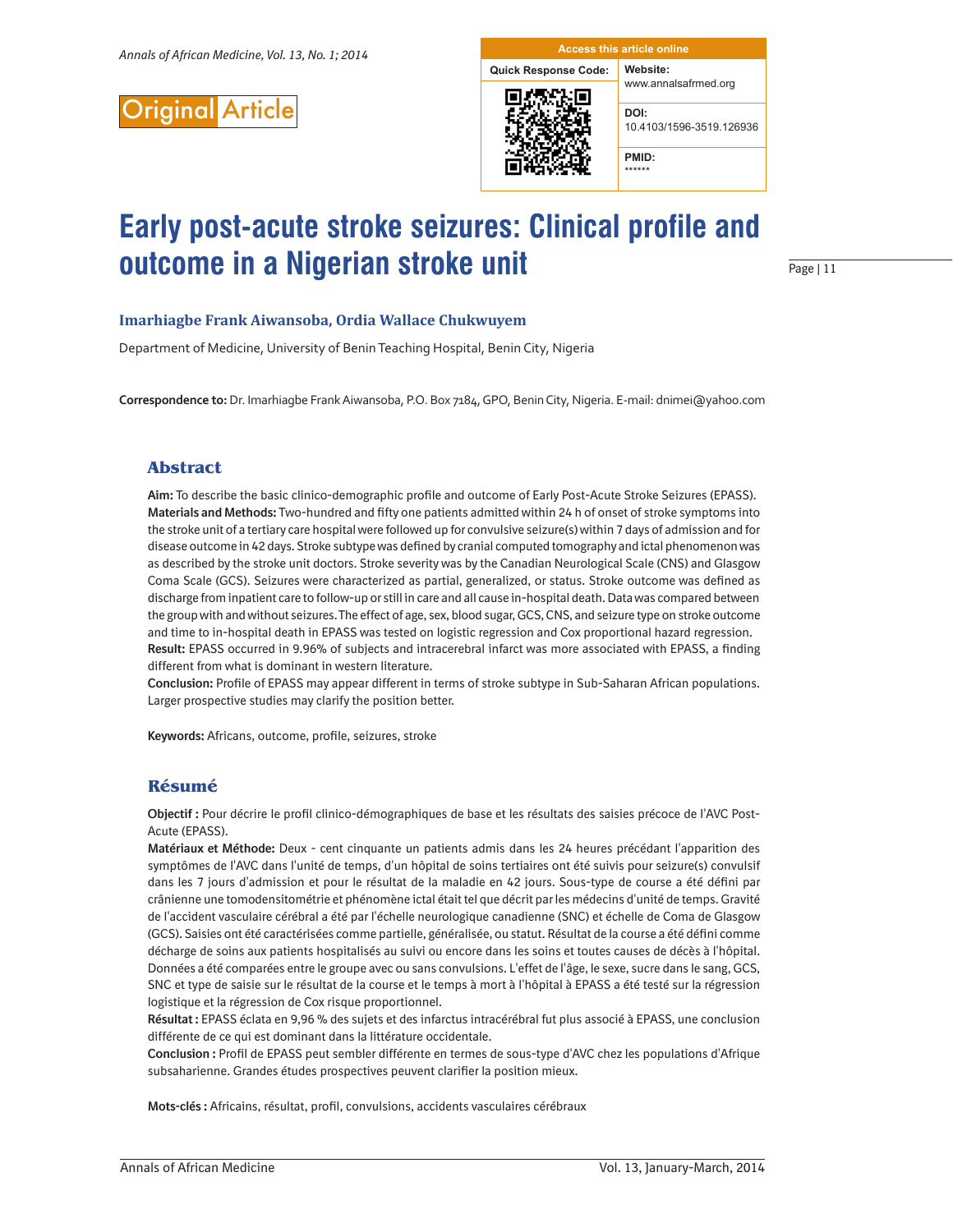# **Introduction**

Page | 12

(EPASS) is a seizure occurring in the early period following a stroke and it occurs in 2-18% of acute strokes.[2-4] There are no strict guidelines currently in the definition of EPASS in reference to the number of days after a stroke; however, between 7 and 14 days have been used operationally.<sup>[5,6]</sup> EPASS usually begins within the first 24 h of a stroke, it could be solitary or multiple, focal or generalized, it may occasionally present as status epilepticus, and it is found more frequently in males than in females.[7,8] The pathophysiological changes that occur in the brain's cortical function shortly after a stroke is believed to be the neural substrate for EPASS and more often than not, as the acute alterations resolve, EPASS also resolves and usually does not progress to epilepsy (a tendency to recurrent seizures).[9] The risk of late post-stroke seizures (seizures occurring after 14 days of acute stroke), epilepsy, and cognitive decline is however known to increase with EPASS and it has also been associated more with increasing severity of stroke and cortical location of the stroke rather than the pathologic subtype of stroke, as both cerebral infarct and hemorrhage are associated with it.<sup>[9,10]</sup> EPASS is advisedly aborted with anticonvulsants as a result of the potential effect on morbidity and disease outcome, which are withdrawn as soon as the seizures stop as they rarely recur.[11]

Stroke results in several-fold increase in seizure incidence.[1] Early Post-Acute Stroke Seizures

Acute stroke outcome in EPASS has varied widely across different studies; although some report no difference, others report poorer outcomes with EPASS compared with stroke without EPASS, although the risk of death always exists after a generalized seizure particularly with status epilepticus.[2-4,12]

This study prospectively profiled convulsive EPASS and its relationship with acute stroke outcome in a stroke unit in Sub-Saharan Africa.

# **Materials and Methods**

A total of 251 patients consecutively admitted into the stroke unit within 24 h of onset of stroke symptoms at the stroke unit of a tertiary care hospital in Sub-Saharan Africa between March 2011 and April 2012 were prospectively followed up for clinical convulsive seizure(s) occurring within 7 days of admission after basic data of age, sex, blood sugar, stroke subtype, seizure type, and admission Glasgow Coma Scale (GCS) were captured and all patients were followed up for disease outcome in 42 days. Stroke subtype was defined by cranial computed tomography (CT) scan

as either intracerebral hemorrhage or infarct and ictal phenomenon was as described by the stroke unit resident doctors or consultants and stroke severity was assessed by the Canadian Neurological Scale (CNS). Operationally, seizures were characterized as either partial or generalized and status seizure was defined as seizure persisting for longer than 5 min after the administration of intravenous diazepam to abort the seizure. Stroke outcome was defined as discharge from inpatient care to follow-up or still in care and all cause in-hospital death.

Exclusion-CT evidence of mass lesion or subarachnoid hemorrhage or inconclusive diagnosis; diagnosis other than stroke; history of epilepsy or head trauma; patients admitted after 24 h of onset of stroke symptoms; seizures occurring after day 7 on admission or patient discharged against medical advice.

Statistics-Basic data is described and expressed as mean and standard deviation or percentages and compared between the group with and without seizures with *t*-test for continuous variables and Chi square for discrete and categorical variables and the effect of the covariates of age, sex, GCS, CNS, stroke subtype, and seizure type on acute stroke outcome was tested with logistic regression and the effect on time to outcome (in-hospital death) was tested with Cox proportional hazard regression. Analysis was carried out with SPSS® version 17 and  $P \leq 0.05$  was taken as significant for all tests.

## **Results**

A total of 251 patients were studied and divided into two groups comprising those with and without EPASS. The overall mean age of all study subjects was 59.97 ± 13.32 years (range 21-91 years, median 60) and sex distribution was 119 (47.4%) females and 132 (52.6%) males [Table 1].

Of the 251 cases, the period incidence of EPASS was 25 (9.96%) and 226 (90.04%) were without seizures. Seizures were partial in 14 (56%) and generalized in 9 (36%) and status seizures occurred in 2 (8%) [Table 1].

Mean age of the group with EPASS was not significantly different from that of the group without seizures (62.68  $\pm$  15.70 vs. 59.67  $\pm$  13.04 years),  $t = 1.071$ ,  $P = 0.285$ ; however, the sex distribution was significantly different with a male sex preponderance in the EPASS group, Chi square =  $6.103$ ,  $P = 0.013$ [Table1].

The distribution of stroke subtypes showed that intracerebral hemorrhage and intracerebral infarct accounted for 5 (20%) and 20 (80%), respectively,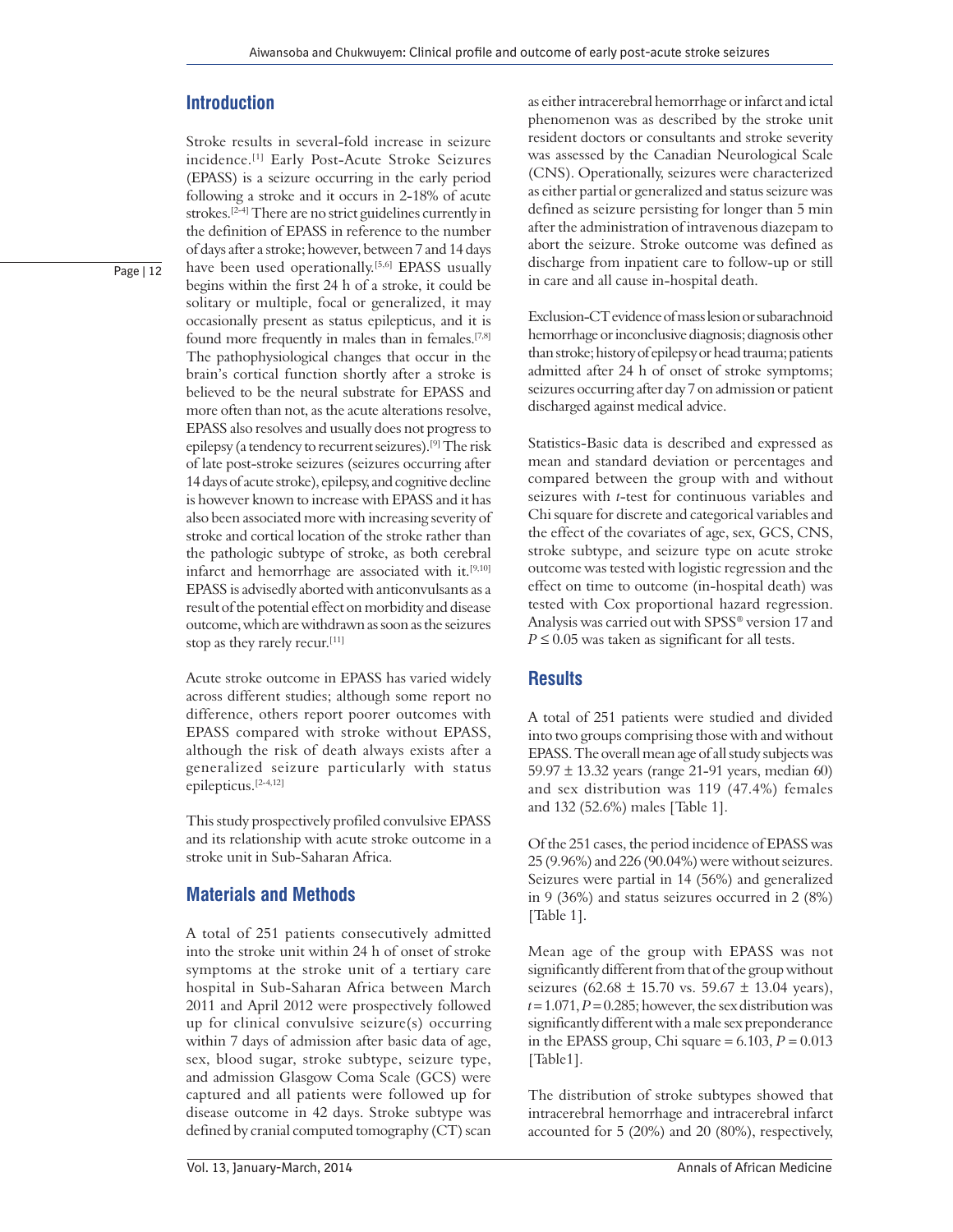| post-acute stroke seizures groups           |                 |                    |       |  |  |
|---------------------------------------------|-----------------|--------------------|-------|--|--|
| <b>Variable</b>                             | Mean (EPASS)    | Mean (no EPASS)    | P     |  |  |
| Age (mean $\pm$ SD) in years                | $62.68 + 15.70$ | 59.67+13.04        | 0.285 |  |  |
| $Sex-F/M$ $%$                               | 6/19(24/76)     | 113/113 (50/50)    | 0.013 |  |  |
| Blood sugar (mean±SD) mg/dl                 | 156+25.36*      | 139.58±41.37       | 0.163 |  |  |
| GCS (mean±SD)                               | $8.56 \pm 3.98$ | $8.65 \pm 3.13$    | 0.899 |  |  |
| $CNS$ (mean $\pm SD$ )                      | $5.16 \pm 3.83$ | $5.17 \pm 3.09$    | 0.977 |  |  |
| Stroke subtype-infarct/haemorrhage (%)      | 20/5(80/20)     | 130/96 (57.5/42.5) | 0.030 |  |  |
| Seizure type-partial/generalized/status (%) | 56/36/8         |                    |       |  |  |
| In-hospital death (%)                       | 11 (44)         | $-66(29.20)$       | 0.128 |  |  |
| $n$ (% of total)                            | 25 (9.96)       | 226 (90.04)        |       |  |  |

**Table 1: Basic data of study participants compared between early post-acute stroke seizures and no early** 

EPASS=Early post-acute stroke seizures, SD=Standard deviation, GCS=Glasgow coma scale, CNS=Canadian neurologic scale

in the group with EPASS and 96 (42.47%) and 130 (57.52%), respectively, in the group without seizures, with a significant difference (Chi square = 4.730,  $P = 0.03$ ). Admission GCS and blood sugar were not significantly different between the two groups ( $P = 0.899$  and 0.163, respectively) and mean CNS scores were also not different (*P* = 0.977).

Though there were more in-hospital deaths with EPASS compared with subjects without seizures  $-11/25$  (44%) versus 66/226 (29.20%) – and remarkably the two patients with status seizures died, stroke outcome was not statistically different between the groups,  $(P = 0.128)$  [Table 1]. Acute stroke outcome was stratified between status and non-status seizures, and showed a poorer trend with status seizures though the difference was not statistically significant  $(P = 0.096)$  [Table 2].

Lower GCS and CNS predicted poorer stroke outcome in subjects with EPASS (*P* = 0.005, *P* = 0.004) as shown in Table 3.

GCS and CNS also significantly influenced time to in-hospital mortality in EPASS,  $P = 0.002$  and 0.002, respectively, as shown in Table 4.

#### **Discussion**

The 10% period incidence of seizures in this study is close to figures found in earlier related studies.[3,4,7,13] The distribution of seizure types showed that partial seizures were more than generalized and status seizures, a finding which may be explained by the fact that the underlying stroke usually excites first a focal neurologic injury.

The similar age distribution of subjects with EPASS and no EPASS suggests that age may not be a contributing factor in the occurrence of EPASS.[14] However, the relationship between age and seizures occurring after stroke from related studies has shown that stroke is a relatively frequent cause of new-onset seizures in the elderly.[15] The significant

| Table 2: Early post-acute stroke seizures outcome<br>stratified between status and non-status seizures |               |            |       |  |
|--------------------------------------------------------------------------------------------------------|---------------|------------|-------|--|
| <b>Seizure</b>                                                                                         | <b>Status</b> | Non-status |       |  |
| outcome                                                                                                |               |            |       |  |
| Discharge/<br>still-in care                                                                            | 14            | O          | 0.096 |  |
| In-hospital death                                                                                      | Q             | 2          |       |  |
| $n = 25$                                                                                               |               |            |       |  |

Page | 13

#### **Table 3: Predictors of acute stroke outcome in early post-acute stroke seizures**

| Variable   | <b>OR</b> | CI (95%)        | $P$ value |
|------------|-----------|-----------------|-----------|
| age        | 0.956     | $0.901 - 1.015$ | 0.142     |
| Sex        | 0.727     | 0.115-4.585     | 0.735     |
| <b>RBS</b> | 1.003     | 0.996-1.010     | 0.426     |
| GCS        | 0.545     | 0.357-0.832     | 0.005     |
| CNS        | 0.538     | 0.351-0.825     | 0.004     |
|            |           |                 |           |

Seizure type 2.333 0.606-8.990 0.218, OR=Estimated odds ratio, RBS=Admission random blood sugar, GCS=Glasgow Coma Scale, CNS=Canadian eurological Scale, CI=Confidence interval

| Table 4: Predictors of time to in-hospital mortality in |  |
|---------------------------------------------------------|--|
| early post-acute stroke seizures                        |  |

| <b>Variable</b> | <b>HR</b> | CI (95%)    | $P$ value |
|-----------------|-----------|-------------|-----------|
| Age             | 0.970     | 0.933-1.008 | 0.120     |
| Sex             | 1.176     | 0.248-5.581 | 0.839     |
| <b>RBS</b>      | 1.003     | 0.999-1.008 | 0.140     |
| GCS             | 0.699     | 0.559-0.874 | 0.002     |
| <b>CNS</b>      | 0.703     | 0.562-0.880 | 0.002     |

Seizure type 1.687 0.559-5.089 0.354, HR=Hazard ratio, RBS=Admission random blood sugar, GCS=Glasgow Coma Scale, CNS=Canadian Neurological Scale, CI=Confidence interval

difference in the sex distribution between EPASS and no EPASS indicated a predominance of the male sex in EPASS, which is consistent with results from related studies.[9,12]

Remarkably, the distribution of stroke subtype showed a significant preponderance of cerebral infarct in EPASS compared with no EPASS, a finding in consonance with some earlier studies that associated EPASS more with cerebral infarct compared with intracerebral hemorrhage.<sup>[16,17]</sup> The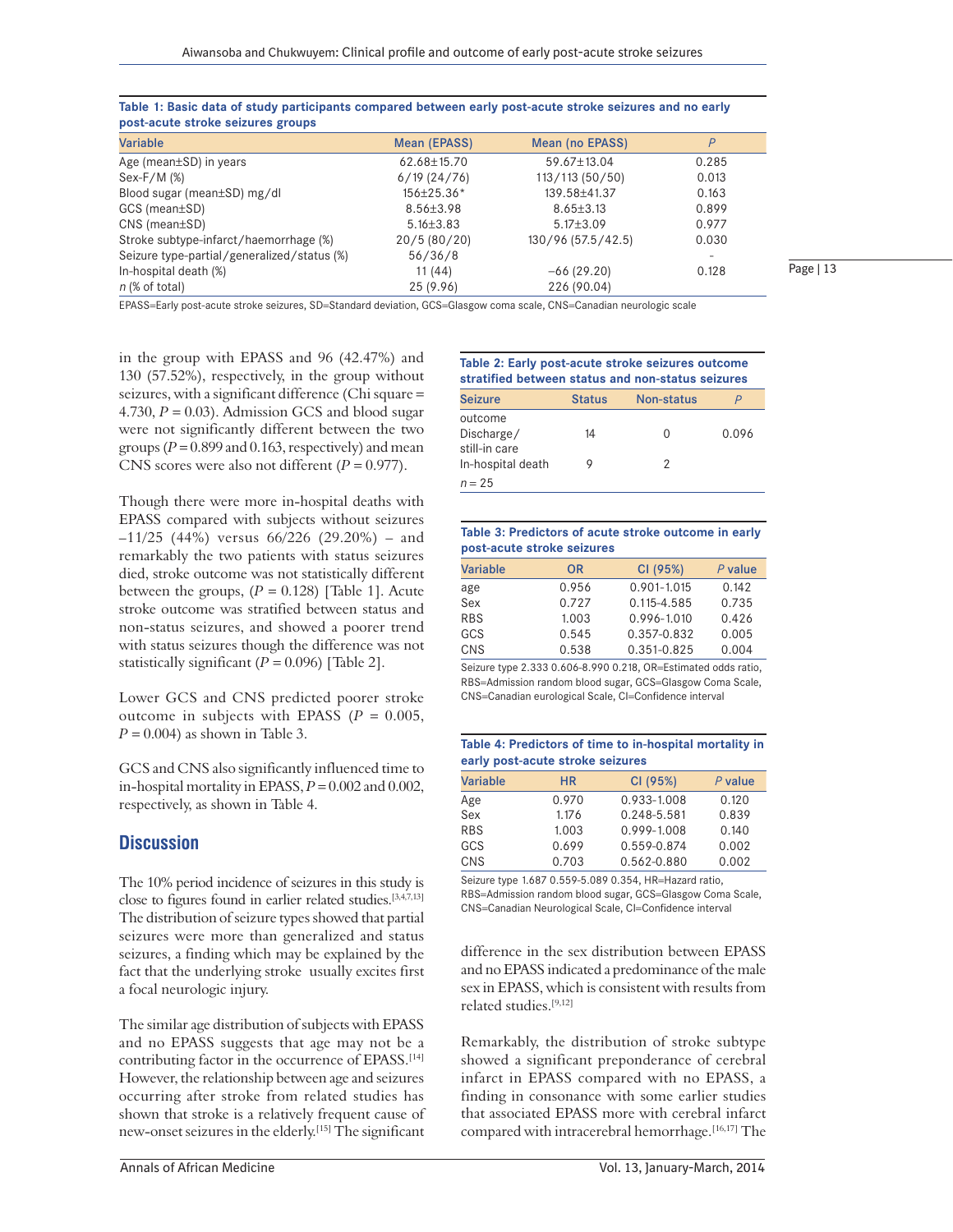dominant majority of western literature however associates EPASS more with hemorrhage than infarct.[1,2,4,6] This epidemiologic difference in the presentation of EPASS and the subtype of stroke may not be unrelated with the very high proportion of putaminothalamic (deep) bleeds of ruptured lenticulostriate arteries from chronic severe hypertension in Africans, which may provoke less seizures in contrast to cortical (superficial) bleeds as shown in the recent Kinshasa intracerebral hemorrhage score study in rural Congolese Africans.[18] Similar studies have divested EPASS to an extent from pathologic subtypes of stroke and have instead associated EPASS more with cerebral cortical location of a stroke than with the subtype of stroke.[4,14,19,20] Hemorrhagic transformation of an infarct and multi-lobar or hemispheric involvement of a stroke have also been linked with increased propensity for early seizures after stroke.<sup>[14]</sup>

Page | 14

We note also that the mean admission GCS of the two study groups was not significantly different. This suggests that GCS did not influence the incidence of EPASS. Stroke severity as assessed by the CNS was also not different between the groups, which suggests that stroke severity did not influence the occurrence of seizures. Severe strokes have, however, been found to be more associated with non-convulsive electrographic seizures in related studies.[21] It bears reiteration that in this study convulsive seizures were only clinically assessed, which may explain the absence of any association between stroke severity and EPASS.

Mean admission blood sugar was also not significantly different between the two study groups. Elevated blood sugar lowers seizure thresholds in acute stroke patients and increases the propensity for seizures and this picture is the same for hypoglycemia<sup>[12]</sup>

Although stroke outcome was not significantly different between the groups, the higher proportion of in-hospital deaths in the EPASS group is noteworthy. The relationship between EPASS and acute stroke outcome varies widely across different studies and somewhat appears to be influenced more by other clinicodemographic factors of the stroke other than the seizures even though the risk of sudden death always exists in generalized seizures and particularly in status seizures.[3,4,22] Status seizures are associated with poorer outcome of EPASS, a trend that is also noted in this study.[22]

Acute outcome of EPASS was predicted by GCS and the CNS. GCS correlates with well-known stroke severity assessment tools such as CNS and National Institutes of Health Stroke Score, and stroke severity is generally an independent predictor of acute stroke outcome.[23,24]

The influence of GCS and CNS on time to in-hospital death is noted. Lower GCS and CNS predicted shorter time to in-hospital mortality. This is consistent with earlier related studies.[25,26]

We conclude that the incidence of EPASS in this study is similar to that in previous works carried out in other climes and importantly, intracerebral infarct was associated more with EPASS than with intracerebral hemorrhage – a finding different from the dominant one in western literature. Acute stroke outcome in terms of in-hospital mortality was not significantly different in EPASS compared with no EPASS and status seizures were associated more with poorer outcomes than with non-status seizures. Severe strokes and lower GCS predicted poorer acute outcome and a shorter time to in-hospital mortality in EPASS. A larger prospective study would probably better clarify the issues raised.

# **Acknowledgments**

We acknowledge the contributions of doctors and support staff of the stroke unit at the University of Benin Teaching Hospital in Benin City, Nigeria.

# **References**

- 1. Misra UK, Kalita J. Management of provoked seizure. Ann Indian Acad Neurol 2011;14:2-8.
- 2. Arboix A, García-Eroles L, Massons JB, Oliveres M, Comes E. Predictive factors of early seizures after acute cerebrovascular disease. Stroke 1997;28:1590-4.
- 3. Alberti A, Paciaroni M, Caso V, Venti M, Palmerini F, Agnelli G. Early seizures in patients with acute stroke: Frequency, predictive factors, and effect on clinical outcome. Vasc Health Risk Manag 2008;4:715-20.
- 4. Reith J, Jørgensen HS, Nakayama H, Raaschou HO, Olsen TS. Seizures in acute stroke: Predictors and prognostic significance. The Copenhagen Stroke Study. Stroke 1997, 28:1585-9.
- 5. De Reuck JL. Stroke-related seizures and epilepsy. Neurol Neurochir Pol 2007;41:144-9.
- 6. Feleppa M, Di lorio W, Saracino DM. Early post stroke seizures. Clin Exp Hypertens. 2006;28:265-70.
- 7. So EL, Annegers JF, Hauser WA, O'Brien PC, Whisnant JP. Population-based study of seizure disorders after cerebral infarction. Neurology 1996;46:350-5.
- 8. Siddiqi SA, Hashmi M, Khan F, Siddiqui KA. Clinical spectrum of post-stroke seizures. J Coll Physicians Surg Pak 2011;21:214-8.
- 9. Lamy C, Domigo V, Semah F, Arquizan C, Trystram D, Coste J, *et al*. Early and late seizures after cryptogenic ischemic stroke in young adults. Neurology 2003;60:400-4.
- 10. Bladin CF, Alexandrov AV, Bellavance A, Bornstein N, Chambers B, Coté R, *et al*. Seizures after stroke: A prospective multicenter study. Arch Neurol 2000;57: 1617-22.
- 11. De Reuck J, De Groote L, Van Maele G. Single seizure and